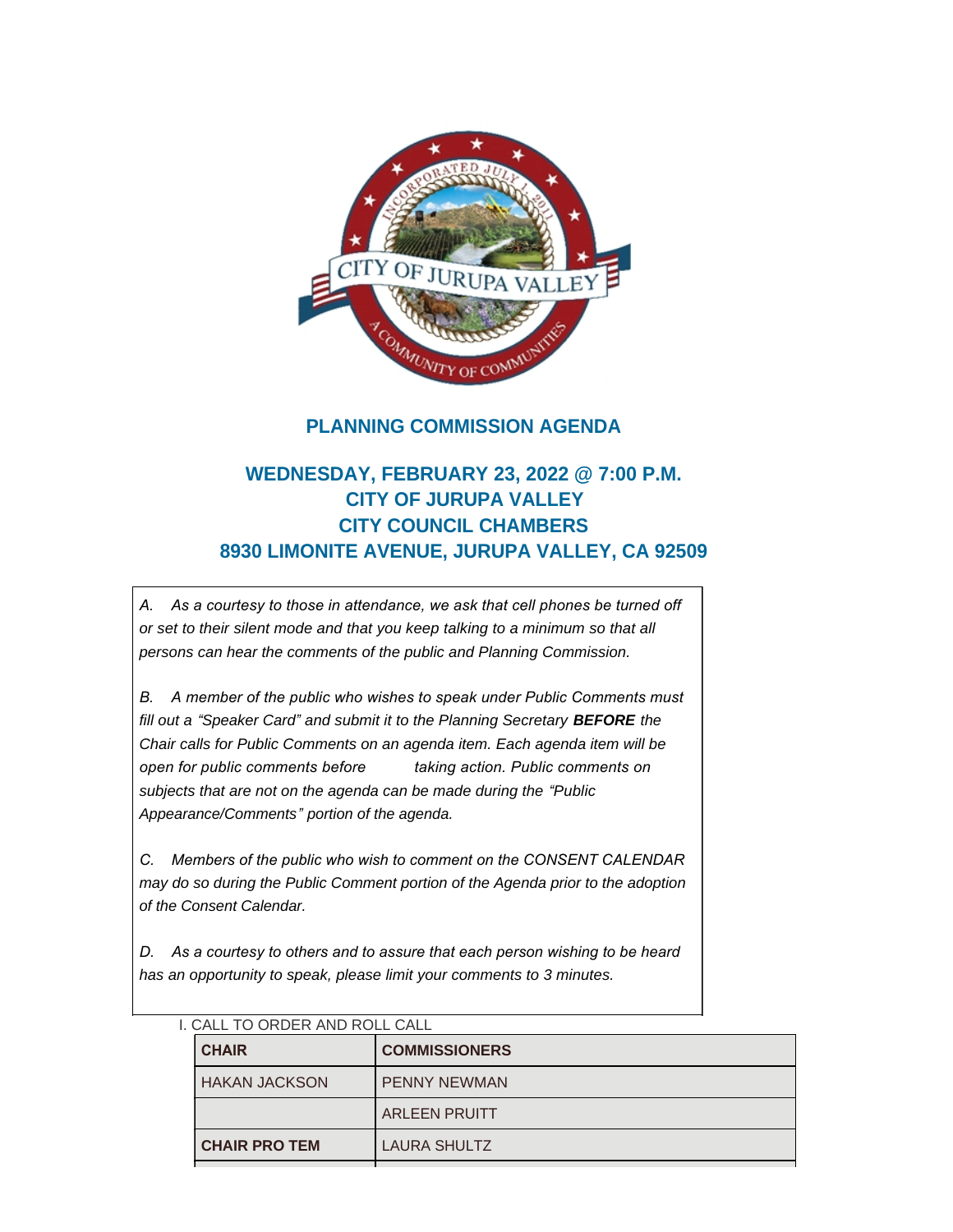ARMANDO CARMONA

## II. PLEDGE OF ALLEGIANCE

#### III. PUBLIC APPEARANCE/COMMENTS (30 MINUTES)

IV. CONSENT CALENDAR

ITEM NO. 1 Approval of Agenda

ITEM NO. 2

Approval of the Minutes

• February 9, 2022 Regular Meeting

Documents:

#### [ITEM NO. 2.PDF](https://www.jurupavalley.org/AgendaCenter/ViewFile/Item/186?fileID=473)

### ITEM NO. 3

Summary of City Council Actions and Development Update

Documents:

#### [ITEM NO. 3.PDF](https://www.jurupavalley.org/AgendaCenter/ViewFile/Item/187?fileID=474)

#### ITEM NO. 4

City Manager's update report

Documents:

## [ITEM NO. 4.PDF](https://www.jurupavalley.org/AgendaCenter/ViewFile/Item/188?fileID=475)

#### ITEM NO. 5

Consideration of any items removed from Consent Calendar

#### V. PUBLIC HEARINGS

ITEM NO. 6

MASTER APPLICATION (MA) NO. 21179 - AMENDMENT TO THE AGUA MANSA COMMERCE PARK SPECIFIC PLAN TO ADD COLD STORAGE AS A PERMITTED USE WITH AN APPROVED SITE DEVELOPMENT PERMIT IN THE INDUSTRIAL PARK DISTRICT

LOCATION: 6120-6500 CLINKER DRIVE (APNS: 175-170-040; 046; 175-200-001; 002; 003; 004; -005 AND -007 TO -009)

APPLICANT: AGUA MANSA COMMERCE PREDEV LLC

THE FINAL ENVIRONMENTAL IMPACT REPORT, AGUA MANSA COMMERCE PARK SPECIFIC PLAN PROJECT, ("FEIR") WAS CERTIFIED BY THE CITY COUNCIL ON